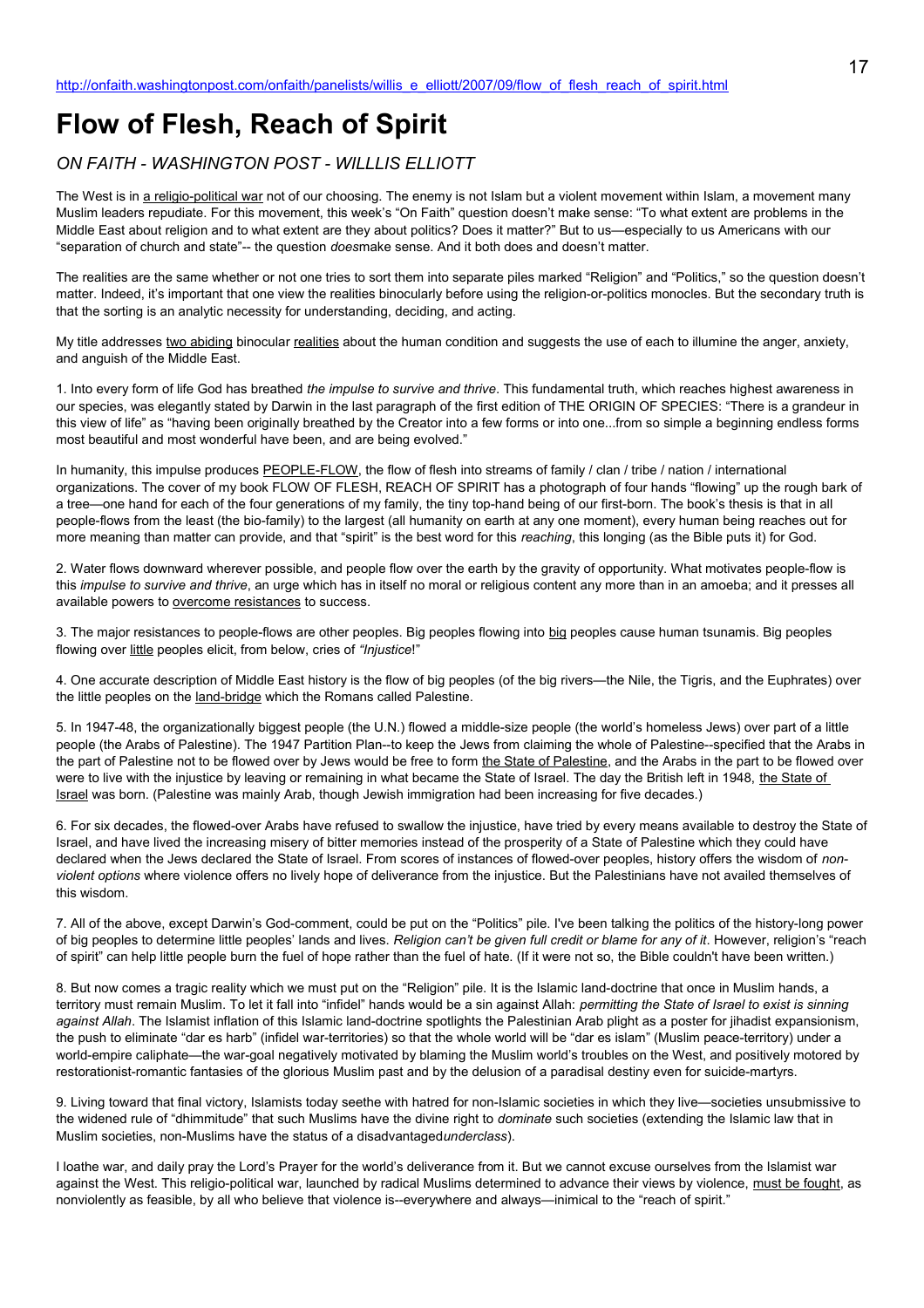#### **Comments**

**Please report offensive comments below.**

While islam is being critized for being global and wanting to spread globally (via Jihad by the coming khilafah state), the west is blinded on their own global onlaught to forge their (ideology of democtism and capitalim ) . just see how many wars were fought for that ? how many lives lost and how many hopes were shaterd while the western coutries are after the spread of this capitalist system which worth nothing .

well islam is inevitable . and the khilafah state is equally so . i am optimistic that humanity will welcome the neww wrld order of the khilafah , let hizb ut tahrir say his word and do it .

by the way the muslim ummah is now more than ever detemined to put back khilafah in place ..

it is only a matter of time before we muslims succed peacefully in that owsome project .

#### Bringem on

**POSTED BY: [ABU HUSAM](http://www.khilafah.com/) | OCTOBER 2, 2007 11:30 AM [REPORT OFFENSIVE COMMENT](mailto:blogs@washingtonpost.com?subject=On%20Faith%20Panelists%20Blog%20%20%7C%20%20abu%20husam%20%20%7C%20%20Flow%20of%20Flesh,%20Reach%20of%20Spirit%20%20%7C%20%201461264&body=%0D%0D%0D%0D%0D================%0D?__mode=view%26_type=comment%26id=1461264%26blog_id=618)**

While islam is being critized for being global and wanting to spread globally (via Jihad by the coming khilafah state), the west is blinded on their own global onlaught to forge their (ideology of democtism and capitalim ) . just see how many wars were fought for that ? how many lives lost and how many hopes were shaterd while the western coutries are after the spread of this capitalist system which worth nothing .

well islam is inevitable . and the khilafah state is equally so . i am optimistic that humanity will welcome the neww wrld order of the khilafah , let hizb ut tahrir say his word and do it .

by the way the muslim ummah is now more than ever detemined to put back khilafah in place ..

it is only a matter of time before we muslims succed peacefully in that owsome project .

Bringem on

**POSTED BY: [ABU HUSAM](http://www.khilafah.com/) | OCTOBER 2, 2007 11:30 AM [REPORT OFFENSIVE COMMENT](mailto:blogs@washingtonpost.com?subject=On%20Faith%20Panelists%20Blog%20%20%7C%20%20abu%20husam%20%20%7C%20%20Flow%20of%20Flesh,%20Reach%20of%20Spirit%20%20%7C%20%201461263&body=%0D%0D%0D%0D%0D================%0D?__mode=view%26_type=comment%26id=1461263%26blog_id=618)**

While islam is being critized for being global and wanting to spread globally (via Jihad by the coming khilafah state), the west is blinded on their own global onlaught to forge their (ideology of democtism and capitalim ) . just see how many wars were fought for that ? how many lives lost and how many hopes were shaterd while the western coutries are after the spread of this capitalist system which worth nothing .

well islam is inevitable, and the khilafah state is equally so, i am optimistic that humanity will welcome the neww wrld order of the khilafah , let hizb ut tahrir say his word and do it .

by the way the muslim ummah is now more than ever detemined to put back khilafah in place ..

it is only a matter of time before we muslims succed peacefully in that owsome project .

Bringem on

**POSTED BY: [ABU HUSAM](http://www.khilafah.com/) | OCTOBER 2, 2007 11:30 AM [REPORT OFFENSIVE COMMENT](mailto:blogs@washingtonpost.com?subject=On%20Faith%20Panelists%20Blog%20%20%7C%20%20abu%20husam%20%20%7C%20%20Flow%20of%20Flesh,%20Reach%20of%20Spirit%20%20%7C%20%201461259&body=%0D%0D%0D%0D%0D================%0D?__mode=view%26_type=comment%26id=1461259%26blog_id=618)**

While islam is being critized for being global and wanting to spread globally (via Jihad by the coming khilafah state ) , the west is blinded on their own global onlaught to forge their (ideology of democtism and capitalim ) . just see how many wars were fought for that ? how many lives lost and how many hopes were shaterd while the western coutries are after the spread of this capitalist system which worth nothing .

well islam is inevitable . and the khilafah state is equally so . i am optimistic that humanity will welcome the neww wrld order of the khilafah , let hizb ut tahrir say his word and do it .

by the way the muslim ummah is now more than ever detemined to put back khilafah in place ..

it is only a matter of time before we muslims succed peacefully in that owsome project .

#### Bringem on

**POSTED BY: [ABU HUSAM](http://www.khilafah.com/) | OCTOBER 2, 2007 11:30 AM [REPORT OFFENSIVE COMMENT](mailto:blogs@washingtonpost.com?subject=On%20Faith%20Panelists%20Blog%20%20%7C%20%20abu%20husam%20%20%7C%20%20Flow%20of%20Flesh,%20Reach%20of%20Spirit%20%20%7C%20%201461261&body=%0D%0D%0D%0D%0D================%0D?__mode=view%26_type=comment%26id=1461261%26blog_id=618)**

While islam is being critized for being global and wanting to spread globally (via Jihad by the coming khilafah state), the west is blinded on their own global onlaught to forge their (ideology of democtism and capitalim ) . just see how many wars were fought for that ? how many lives lost and how many hopes were shaterd while the western coutries are after the spread of this capitalist system which worth nothing .

well islam is inevitable . and the khilafah state is equally so . i am optimistic that humanity will welcome the neww wrld order of the khilafah , let hizb ut tahrir say his word and do it .

by the way the muslim ummah is now more than ever detemined to put back khilafah in place ..

it is only a matter of time before we muslims succed peacefully in that owsome project .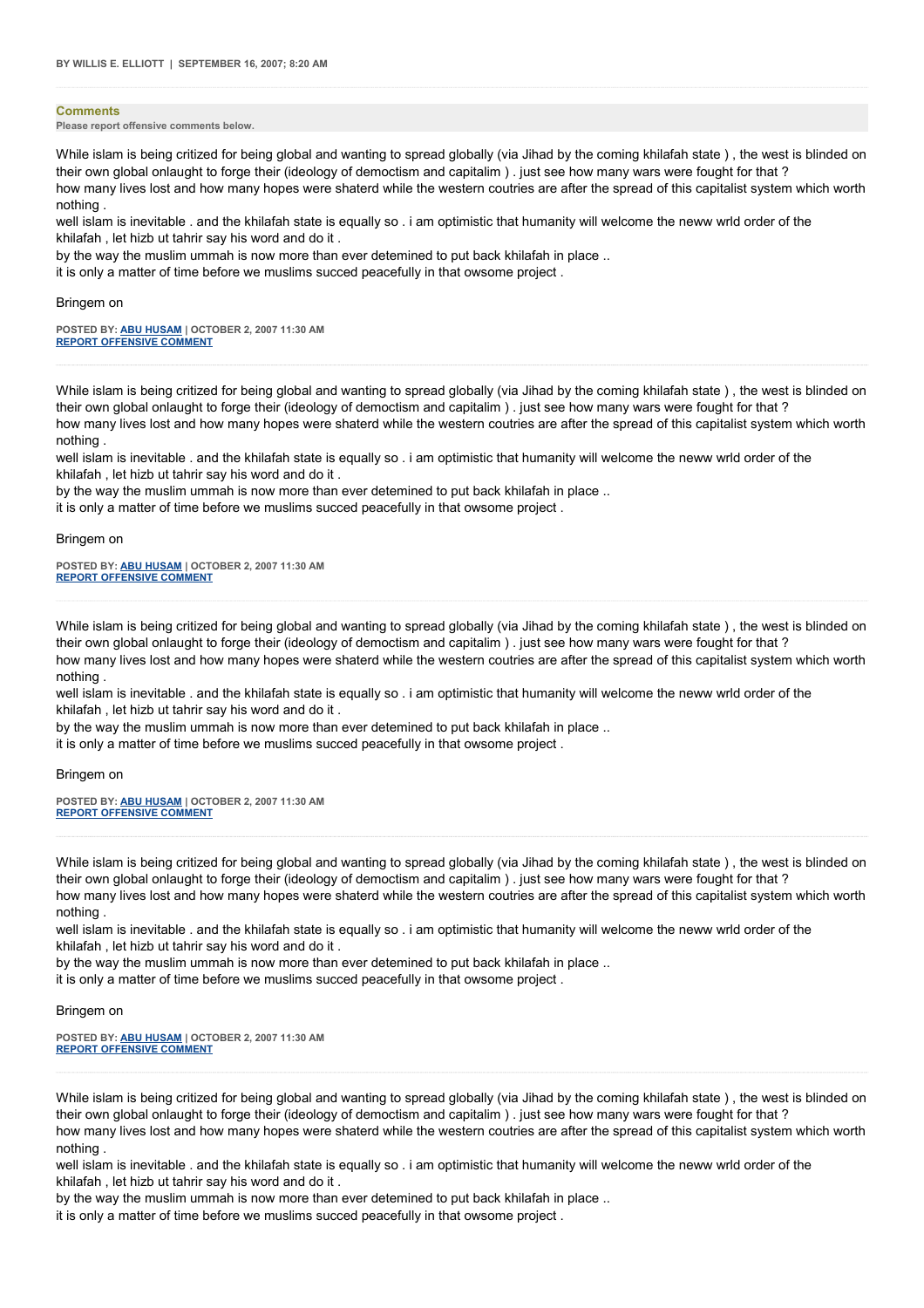#### Bringem on

**POSTED BY: [ABU HUSAM](http://www.khilafah.com/) | OCTOBER 2, 2007 11:30 AM [REPORT OFFENSIVE COMMENT](mailto:blogs@washingtonpost.com?subject=On%20Faith%20Panelists%20Blog%20%20%7C%20%20abu%20husam%20%20%7C%20%20Flow%20of%20Flesh,%20Reach%20of%20Spirit%20%20%7C%20%201461260&body=%0D%0D%0D%0D%0D================%0D?__mode=view%26_type=comment%26id=1461260%26blog_id=618)**

While islam is being critized for being global and wanting to spread globally (via Jihad by the coming khilafah state), the west is blinded on their own global onlaught to forge their (ideology of democtism and capitalim ) . just see how many wars were fought for that ? how many lives lost and how many hopes were shaterd while the western coutries are after the spread of this capitalist system which worth nothing .

well islam is inevitable . and the khilafah state is equally so . i am optimistic that humanity will welcome the neww wrld order of the khilafah , let hizb ut tahrir say his word and do it .

by the way the muslim ummah is now more than ever detemined to put back khilafah in place ..

it is only a matter of time before we muslims succed peacefully in that owsome project .

#### Bringem on

**POSTED BY: [ABU HUSAM](http://www.khilafah.com/) | OCTOBER 2, 2007 11:30 AM [REPORT OFFENSIVE COMMENT](mailto:blogs@washingtonpost.com?subject=On%20Faith%20Panelists%20Blog%20%20%7C%20%20abu%20husam%20%20%7C%20%20Flow%20of%20Flesh,%20Reach%20of%20Spirit%20%20%7C%20%201461262&body=%0D%0D%0D%0D%0D================%0D?__mode=view%26_type=comment%26id=1461262%26blog_id=618)**

While islam is being critized for being global and wanting to spread globally (via Jihad by the coming khilafah state), the west is blinded on their own global onlaught to forge their (ideology of democtism and capitalim ) . just see how many wars were fought for that ? how many lives lost and how many hopes were shaterd while the western coutries are after the spread of this capitalist system which worth nothing .

well islam is inevitable . and the khilafah state is equally so . i am optimistic that humanity will welcome the neww wrld order of the khilafah , let hizb ut tahrir say his word and do it .

by the way the muslim ummah is now more than ever detemined to put back khilafah in place ..

it is only a matter of time before we muslims succed peacefully in that owsome project .

Bringem on

**POSTED BY: [ABU HUSAM](http://www.khilafah.com/) | OCTOBER 2, 2007 11:30 AM [REPORT OFFENSIVE COMMENT](mailto:blogs@washingtonpost.com?subject=On%20Faith%20Panelists%20Blog%20%20%7C%20%20abu%20husam%20%20%7C%20%20Flow%20of%20Flesh,%20Reach%20of%20Spirit%20%20%7C%20%201461257&body=%0D%0D%0D%0D%0D================%0D?__mode=view%26_type=comment%26id=1461257%26blog_id=618)**

While islam is being critized for being global and wanting to spread globally (via Jihad by the coming khilafah state), the west is blinded on their own global onlaught to forge their (ideology of democtism and capitalim ) . just see how many wars were fought for that ? how many lives lost and how many hopes were shaterd while the western coutries are after the spread of this capitalist system which worth nothing .

well islam is inevitable . and the khilafah state is equally so . i am optimistic that humanity will welcome the neww wrld order of the khilafah , let hizb ut tahrir say his word and do it .

by the way the muslim ummah is now more than ever detemined to put back khilafah in place ..

it is only a matter of time before we muslims succed peacefully in that owsome project .

### Bringem on

**POSTED BY: [ABU HUSAM](http://www.khilafah.com/) | OCTOBER 2, 2007 11:29 AM [REPORT OFFENSIVE COMMENT](mailto:blogs@washingtonpost.com?subject=On%20Faith%20Panelists%20Blog%20%20%7C%20%20abu%20husam%20%20%7C%20%20Flow%20of%20Flesh,%20Reach%20of%20Spirit%20%20%7C%20%201461253&body=%0D%0D%0D%0D%0D================%0D?__mode=view%26_type=comment%26id=1461253%26blog_id=618)**

While islam is being critized for being global and wanting to spread globally (via Jihad by the coming khilafah state ) , the west is blinded on their own global onlaught to forge their (ideology of democtism and capitalim ) . just see how many wars were fought for that ? how many lives lost and how many hopes were shaterd while the western coutries are after the spread of this capitalist system which worth nothing .

well islam is inevitable . and the khilafah state is equally so . i am optimistic that humanity will welcome the neww wrld order of the khilafah , let hizb ut tahrir say his word and do it .

by the way the muslim ummah is now more than ever detemined to put back khilafah in place ..

it is only a matter of time before we muslims succed peacefully in that owsome project .

#### Bringem on

**POSTED BY: ABU HUSAM | OCTOBER 2, 2007 11:28 AM [REPORT OFFENSIVE COMMENT](mailto:blogs@washingtonpost.com?subject=On%20Faith%20Panelists%20Blog%20%20%7C%20%20abu%20husam%20%20%7C%20%20Flow%20of%20Flesh,%20Reach%20of%20Spirit%20%20%7C%20%201461251&body=%0D%0D%0D%0D%0D================%0D?__mode=view%26_type=comment%26id=1461251%26blog_id=618)**

Muslims who want to live under Islamic Sharia law were told on Wednesday to get out of Australia, as the government targeted radicals in a bid to head off potential terror attacks.

A day after a group of mainstream Muslim leaders pledged loyalty to Australia and her Queen at a special meeting with Prime Minister John Howard, he and his Ministers made it clear that extremists would face a crackdown. Treasurer Peter Costello, seen as heir apparent to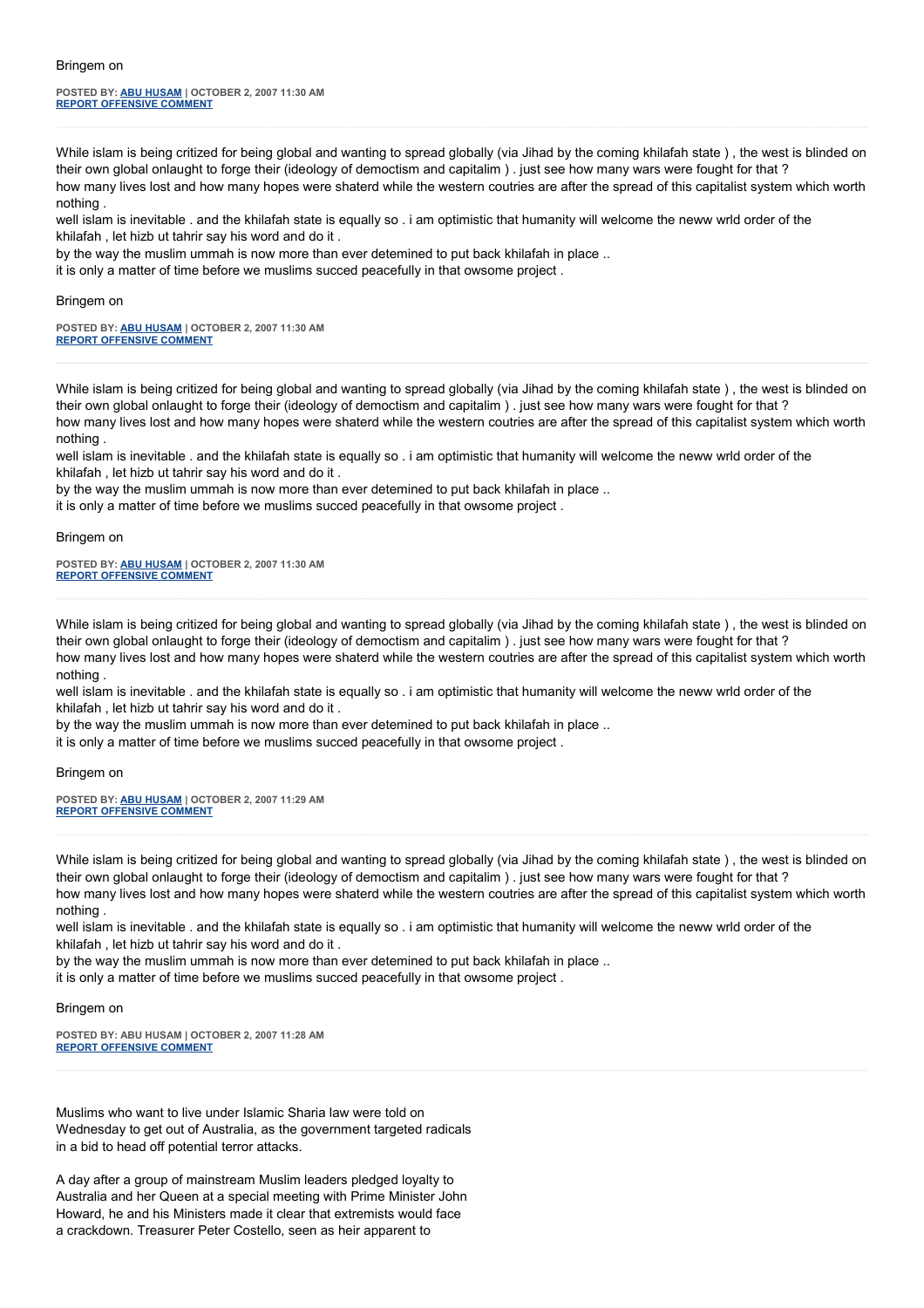Howard, hinted that some radical clerics could be asked to leave the country if they did not accept that Australia was a secular state, and its laws were made by parliament. "If those are not your values, if you want a country which has Sharia law or a theocratic state, then Australia is not for you", he said on National Television. "I'd be saying to clerics who are teaching that there are two laws governing people in Australia: one the Australian law and another Islamic law that is false. If you can't agree with parliamentary law, independent courts, democracy, and would prefer Sharia law and have the opportunity to go to another country, which practices it, perhaps, then, that's a better option", Costello said.

Asked whether he meant radical clerics would be forced to leave, he said those with dual citizenship could possibly be asked to move to the other country. Education Minister Brendan Nelson later told reporters that Muslims who did not want to accept local values should "clear off". Basically people who don't want to be Australians, and who don't want, to live by Australian values and understand them, well then, they can basically clear off", he said.

Separately, Howard angered some Australian Muslims on Wednesday by saying he supported spy agencies monitoring the nation's mosques. Quote: "IMMIGRANTS, NOT AUSTRALIANS, MUST ADAPT. Take It Or Leave it. I am tired of this nation worrying about whether we are offending some individual or their culture. Since the terrorist attacks on Bali, we have experienced a surge in patriotism by the majority of Australians."

"However, the dust from the attacks had barely settled when the 'politically correct' crowd began complaining about the possibility that our patriotism was offending others. I am not against immigration, nor do I hold a grudge against anyone who is seeking a better life by coming to Australia." "However, there are a few things that those who have recently come to our country, and apparently some born here, need to understand." "This idea of Australia being a multi-cultural community has served only to dilute our sovereignty and our national identity. And, as Australians, we have our own culture, our own society, our own language and our own lifestyle." "This culture has been developed over two centuries of struggles, trials and victories by millions of men and women who have sought freedom" "We speak mainly ENGLISH, not Spanish, Lebanese, Arabic, Chinese, Japanese, Russian, or any other language. Therefore, if you wish to become part of our society. Learn the language!" "Most Australians believe in God. This is not some Christian, right wing, political push, but a fact, because Christian men and women, on Christian principles, founded this nation, and this is clearly documented. It is certainly appropriate to display it on the walls of our schools. If God offends you, then I suggest you consider another part of the world as your new home, because God is part of our culture." "We will accept your beliefs, and will not question why. All we ask is that you accept ours, and live in harmony and peaceful enjoyment with us."

"If the Southern Cross offends you, or you don't like "A Fair Go", then you should seriously consider a move to another part of this planet. We are happy with our culture and have no desire to change, and we really don't care how you did things where you came from. By all means, keep your culture, but do not force it on others. "This is OUR COUNTRY, OUR LAND, and OUR LIFESTYLE, and we will allow you every opportunity to enjoy all this. But once you are done complaining, whining, and griping about Our Flag, Our Pledge, Our Christian beliefs, or Our Way of Life, I highly encourage you take advantage of one other great Australian freedom, 'THE RIGHT TO LEAVE'." "If you aren't happy here then LEAVE. We didn't force you to come here. You asked to be here. So accept the country YOU accepted." Maybe if we circulate this amongst ourselves, Canadian and American citizens will find the backbone to start speaking and voicing the same truths !

**POSTED BY: ANONYMOUS | SEPTEMBER 18, 2007 12:25 AM [REPORT OFFENSIVE COMMENT](mailto:blogs@washingtonpost.com?subject=On%20Faith%20Panelists%20Blog%20%20%7C%20%20Anonymous%20%20%7C%20%20Flow%20of%20Flesh,%20Reach%20of%20Spirit%20%20%7C%20%201393909&body=%0D%0D%0D%0D%0D================%0D?__mode=view%26_type=comment%26id=1393909%26blog_id=618)**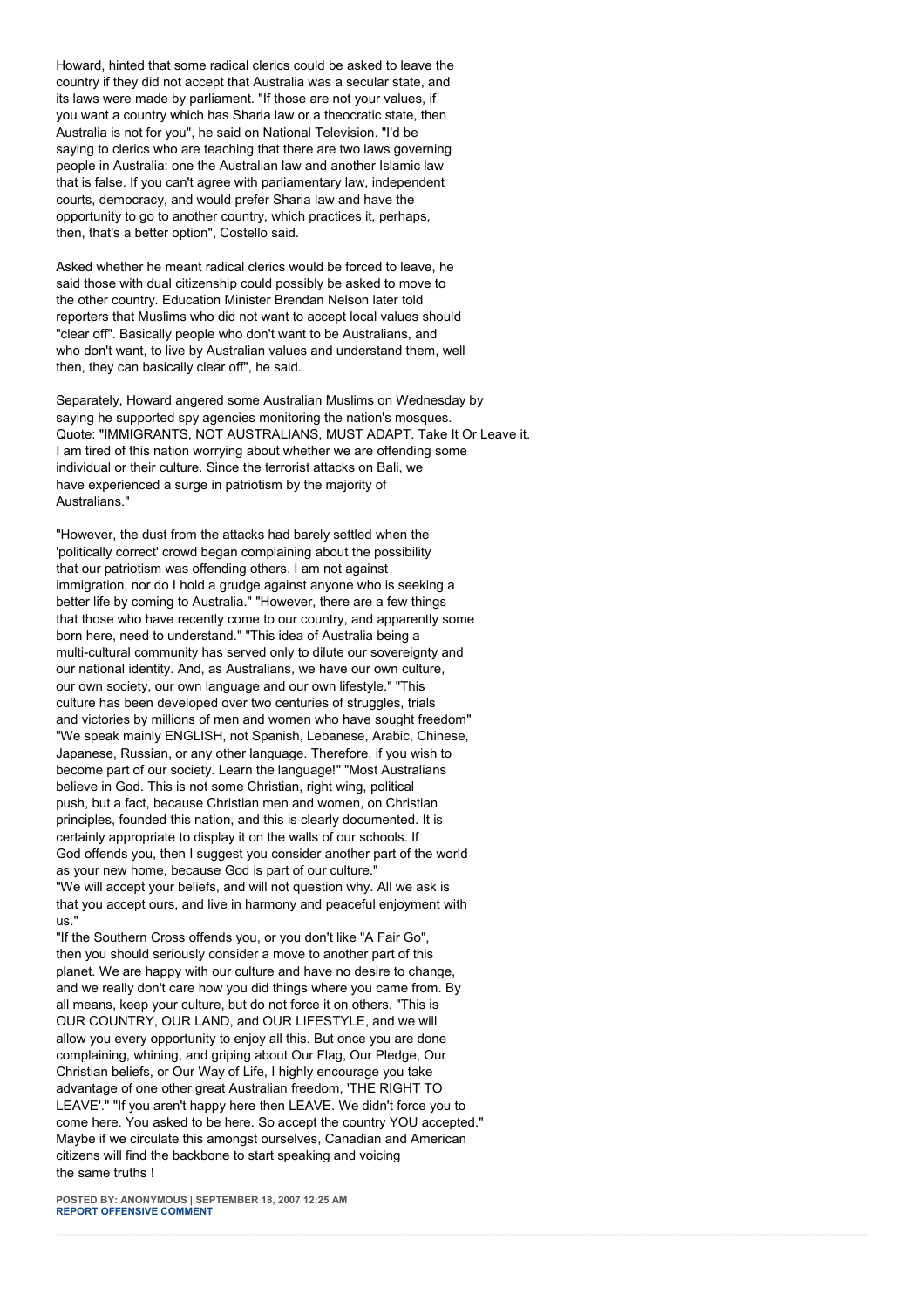"My response is DIRECT-CONFRONTATIONAL: (1) Use war-language (as in my first sentence and last paragraph: "...a religiopolitical war...."); (2) Represent the West as victim (the end of my first sentence: "not of our choosing."); (3) Emphasize that we prefer to fight the war with non-violent weapens (as in my last sentence, fight "as nonviolently as feasible");"

1)The Islamic fundamentalists are used to war language. It's what they expect, and if so used will turn to their compatriots and say 'you see? didn't I tell you that's what they'd say?' It plays right into their hands.

Talk to them in ways that they DON'T expect. Humanize both sides. Show them the aftermath that their actions have on their own culture and families.

2) We were attacked on 9/11. It could have been prevented. Did we have to respond? yes- but Iraq had absolutely nothing to do with it. Iraq was a choice. A horrible choice, by someone who claimed to 'speak to God'. The result of which ensures danger for us for years to come. Al-Quaeda is now world famous, and is now the name slapped onto any group with a grudge against the west. They should have been marginalized by the west instead of made into this bigger than life brand name that is now attracting more members than the group itself ever had. Bin Laden is now the de facto spokesman for anything anti American.

Whatever claim we had to 'victimhood' went out the window the day we set foot on Iraqi soil.

3) Non violently? With more Americans dead now than actually died in New York, Washington and Pennsylvania? How many innocent Iraqis killed and families ripped apart by our own actions?

4) You want the 'wedge' between Islam and Islamic fundamentalists to be Christianity. Leave the proselytizing out of it. Use their own religion to show that their actions have nothing to do with what religion could be about.

I don't understand your arrogant stance in saying that you are somehow more nuanced/reasoned or better at providing solutions than anyone else. There seems to be a lot of puffing yourself up to prove your 'learnedness', when in fact it's just bloviation.

**POSTED BY: PRIVER | SEPTEMBER 17, 2007 8:32 PM [REPORT OFFENSIVE COMMENT](mailto:blogs@washingtonpost.com?subject=On%20Faith%20Panelists%20Blog%20%20%7C%20%20Priver%20%20%7C%20%20Flow%20of%20Flesh,%20Reach%20of%20Spirit%20%20%7C%20%201393480&body=%0D%0D%0D%0D%0D================%0D?__mode=view%26_type=comment%26id=1393480%26blog_id=618)**

In Europe and U.S., Nonbelievers Are Increasingly Vocal

By Mary Jordan Washington Post Foreign Service Saturday, September 15, 2007; Page A01

BURGESS HILL, England -- Every morning on his walk to work, high school teacher Graham Wright recited a favorite Anglican prayer and asked God for strength in the day ahead. Then two years ago, he just stopped.

Wright, 59, said he was overwhelmed by a feeling that religion had become a negative influence in his life and the world. Although he once considered becoming an Anglican vicar, he suddenly found that religion represented nothing he believed in, from Muslim extremists blowing themselves up in God's name to Christians condemning gays, contraception and stem cell research.

BY DATE 2007 Jan Feb Mar April May June July Aug Sept Oct Nov Dec

Previous Years: 2006 BY FAITH Muslim Jewish **Christian** Hindu Buddhist

"I stopped praying because I lost my faith," said Wright, 59, a thoughtful man with graying hair and clear blue eyes. "Now I truly loathe any sight or sound of religion. I blush at what I used to believe."

Wright is now an avowed atheist and part of a growing number of vocal nonbelievers in Europe and the United States. On both sides of the Atlantic, membership in once-quiet groups of nonbelievers is rising, and books attempting to debunk religion have been surprise bestsellers, including "The God Delusion," by Oxford University professor Richard Dawkins.

New groups of nonbelievers are sprouting on college campuses, anti-religious blogs are expanding across the Internet, and in general, more people are publicly saying they have no religious faith.

More than three out of four people in the world consider themselves religious, and those with no faith are a distinct minority. But especially in richer nations, and nowhere more than in Europe, growing numbers of people are actively saying they don't believe there is a heaven or a hell or anything other than this life.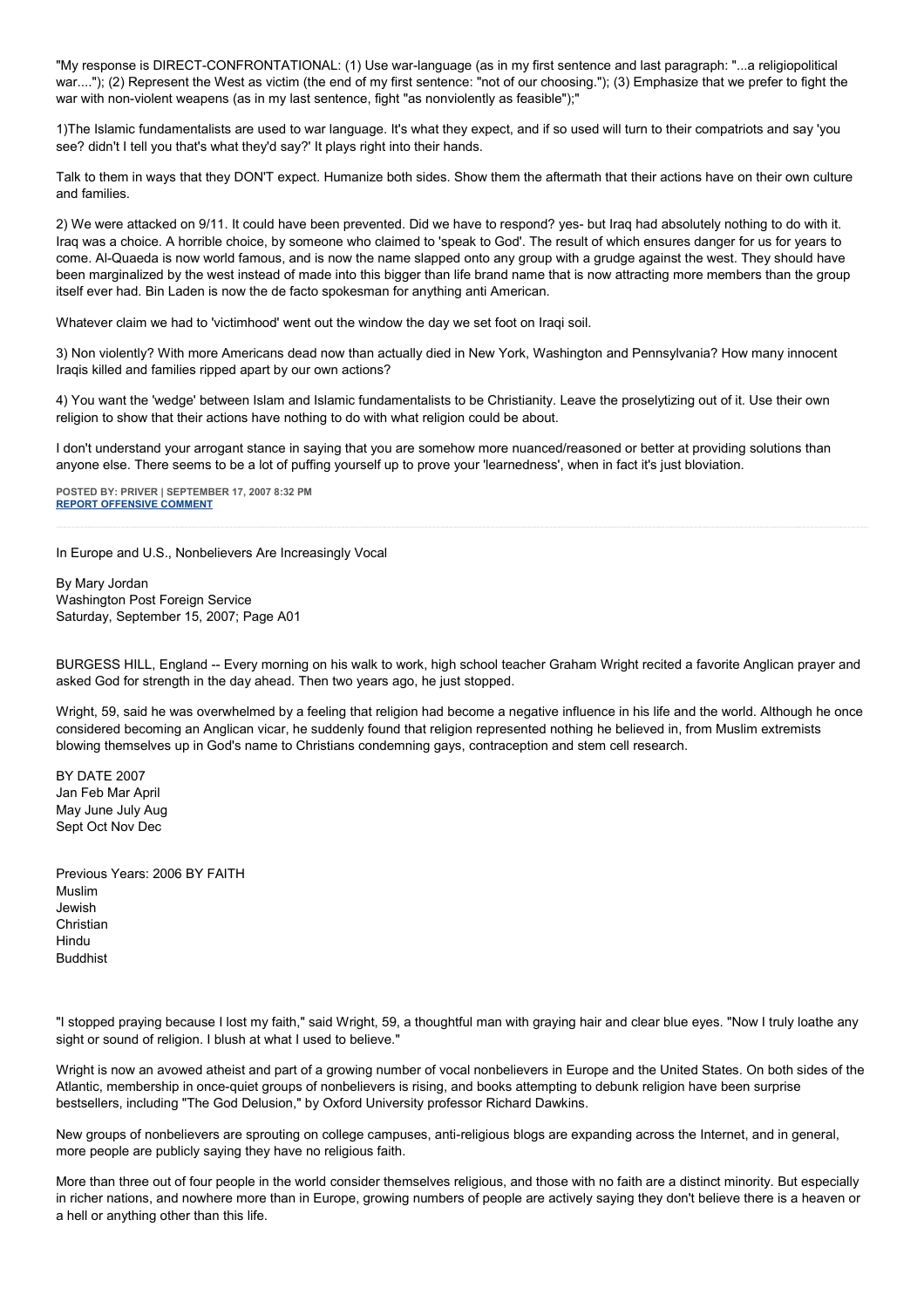Many analysts trace the rise of what some are calling the "nonreligious movement" to the Sept. 11, 2001, terrorist attacks. The sight of religious fanatics killing 3,000 people caused many to begin questioning -- and rejecting -- all religion.

"This is overwhelmingly the topic of the moment," said Terry Sanderson, president of the National Secular Society of Britain. "Religion in this country was very quiet until September 11, and now it is at the center of everything."

Since the 2001 attacks, a string of religiously inspired bomb and murder plots has shaken Europe. Muslim radicals killed 52 people on the London public transit system in 2005 and 191 on Madrid trains in 2004. People apparently aiming for a reward in heaven were arrested in Britain last year for trying to blow up transatlantic jetliners. And earlier this month in Germany, authorities arrested converts to Islam on charges that they planned to blow up American facilities there.

Many Europeans are angry at demands to use taxpayer money to accommodate Islam, Europe's fastest-growing religion, which now has as many as 20 million followers on the continent. Along with calls for prayer rooms in police stations, foot baths in public places and funding for Islamic schools and mosques, expensive legal battles have broken out over the niqab, the Muslim veil that covers all but the eyes, which some devout women seek to wear in classrooms and court.

Christian fundamentalist groups who want to halt certain science research, reverse abortion and gay rights and teach creationism rather than evolution in schools are also angering people, according to Sanderson and others.

"There is a feeling that religion is being forced on an unwilling public, and now people are beginning to speak out against what they see as rising Islamic and Christian militancy," Sanderson said.

Though the number of nonbelievers speaking their minds is rising, academics say it's impossible to calculate how many people silently share that view. Many people who do not consider themselves religious or belong to any faith group often believe, even if vaguely, in a supreme being or an afterlife. Others are not sure what they believe.

The term atheist can imply aggressiveness in disbelief; many who don't believe in God prefer to call themselves humanists, secularists, freethinkers, rationalists or, a more recently coined term, brights.

In Depth

Multimedia Photos, videos and panaromas of religious events and trends around the world.

Global Religion An occasional look at how globalization is redefining world religions.

Jerry Falwell The television evangelist and founder of the Moral Majority died May 15.

Open House A glimpse inside houses of worship in the Washington area.

BY DATE 2007 Jan Feb Mar April May June July Aug Sept Oct Nov Dec

Previous Years: 2006 BY FAITH Muslim Jewish Christian Hindu **Buddhist** 

"Where religion is weak, people don't feel a need to organize against it," said Phil Zuckerman, an American academic who has written extensively about atheism around the globe.

He and others said secular groups are also gaining strength in countries where religious influence over society looms large, including India, Israel and Turkey. "Any time we see an outspoken movement against religion, it tells us that religion has power there," Zuckerman said.

One group of nonbelievers in particular is attracting attention in Europe: the Council of Ex-Muslims. Founded earlier this year in Germany, the group now has a few hundred members and an expanding number of chapters across the continent. "You can't tell us religion is peaceful -- look around at the misery it is causing," said Maryam Namazie, leader of the group's British chapter.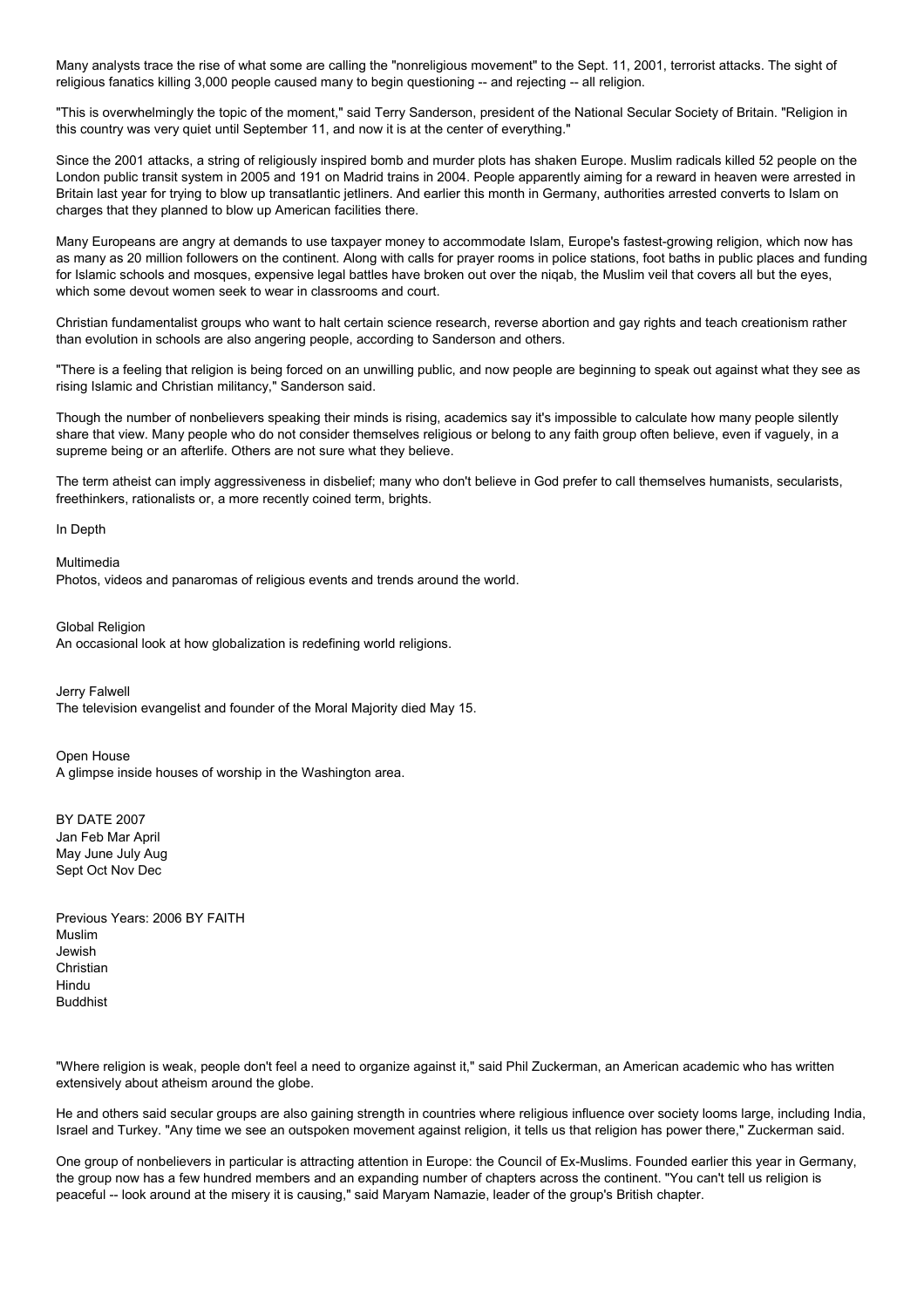She and other leaders of the council held a news conference in The Hague to launch the Dutch chapter on Sept. 11, the sixth anniversary of the terrorist attacks in the United States. "We are all atheists and nonbelievers, and our goal is not to eradicate Islam from the face of the earth," but to make it a private matter that is not imposed on others, she said.

The majority of nonbelievers say they are speaking out only because of religious fanatics. But some atheists are also extreme, urging people, for example, to blot out the words "In God We Trust" from every dollar bill they carry.

Gaining political clout and access to television and radio airtime is the goal of many of these groups. With a higher profile, they say, they could, for instance, lobby for all religious rooms in public hospitals to be closed, as a response to Muslims demanding prayer rooms because Christians have chapels.

Associations of nonbelievers are also moving to address the growing demand in Britain, Spain, Italy and other European countries for nonreligious weddings, funerals and celebrations for new babies. They are helping arrange ceremonies that steer clear of talk of God, heaven and miracles and celebrate, as they say, "this one life we know."

The British Humanist Association, which urges people who think "the government pays too much attention to religious groups" to join them, has seen its membership double in two years to 6,500.

A humanist group in the British Parliament that looks out for the rights of the nonreligious now has about 120 members, up from about 25 a year ago.

Doreen Massey, a Labor Party member of the House of Lords who belongs to that group, said most British people don't want legislators to make public policy decisions on issues such as abortion and other health matters based on their religious affiliation.

But the church has disproportionate power and influence in Parliament, she said. Forexample, she said, polls show that 80 percent of Britons want the terminally ill who are in pain to have the right to a medically assisted death, yet such proposals have been effectively killed by a handful of powerful bishops.

"We can't accept that religious faiths have a monopoly on ethics, morality and spirituality," Massey said. Now, she added, humanist and secularist groups are becoming "more confident and more powerful" and recognize that they represent the wishes of huge numbers of people.

BY DATE 2007 Jan Feb Mar April May June July Aug Sept Oct Nov Dec

Previous Years: 2006 BY FAITH Muslim Jewish **Christian** Hindu Buddhist

While the faithful have traditionally met like-minded people at the local church, mosque or synagogue, it has long been difficult for those without religion to find each other. The expansion of the Internet has made it a vital way for nonbelievers to connect.

In retirement centers, restaurants, homes and public lectures and debates, nonbelievers are convening to talk about how to push back what they see as increasingly intrusive religion.

"Born Again Atheist," "Happy Heathen" and other anti-religious T-shirts and bumper stickers are increasingly seen on the streets. Groups such as the Skeptics in the Pub in London, which recently met to discuss this topic, "God: The Failed Hypothesis," are now finding that they need bigger rooms to accommodate those who find them online.

Wright, the teacher who recently declared himself a nonbeliever, is one of thousands of people who have joined dues-paying secular and humanist groups in Europe this year.

Sitting in his living room on a quiet cul-de-sac in this English town of 30,000, Wright said he now goes online every day to keep up with the latest atheist news.

"One has to step up and stem the rise of religious influence," said Wright, who is thinking of becoming a celebrant at humanist funerals. He said he recently went to the church funeral of his brother-in-law and couldn't bear the "vacuous prayers of the vicar," who, Wright said, "looked bored and couldn't wait to leave."

Now, instead of each morning silently reciting a favorite nighttime prayer, "Lighten our darkness, we beseech thee, O Lord, and by thy great mercy defend us from all perils and dangers . . . " (from the Anglican Book of Common Prayer), he spends the time just thinking about the day ahead.

He said his deceased mother, a Catholic, was comforted by her faith: "It kept her going through difficult times," particularly when his father left her when he and his sister were young.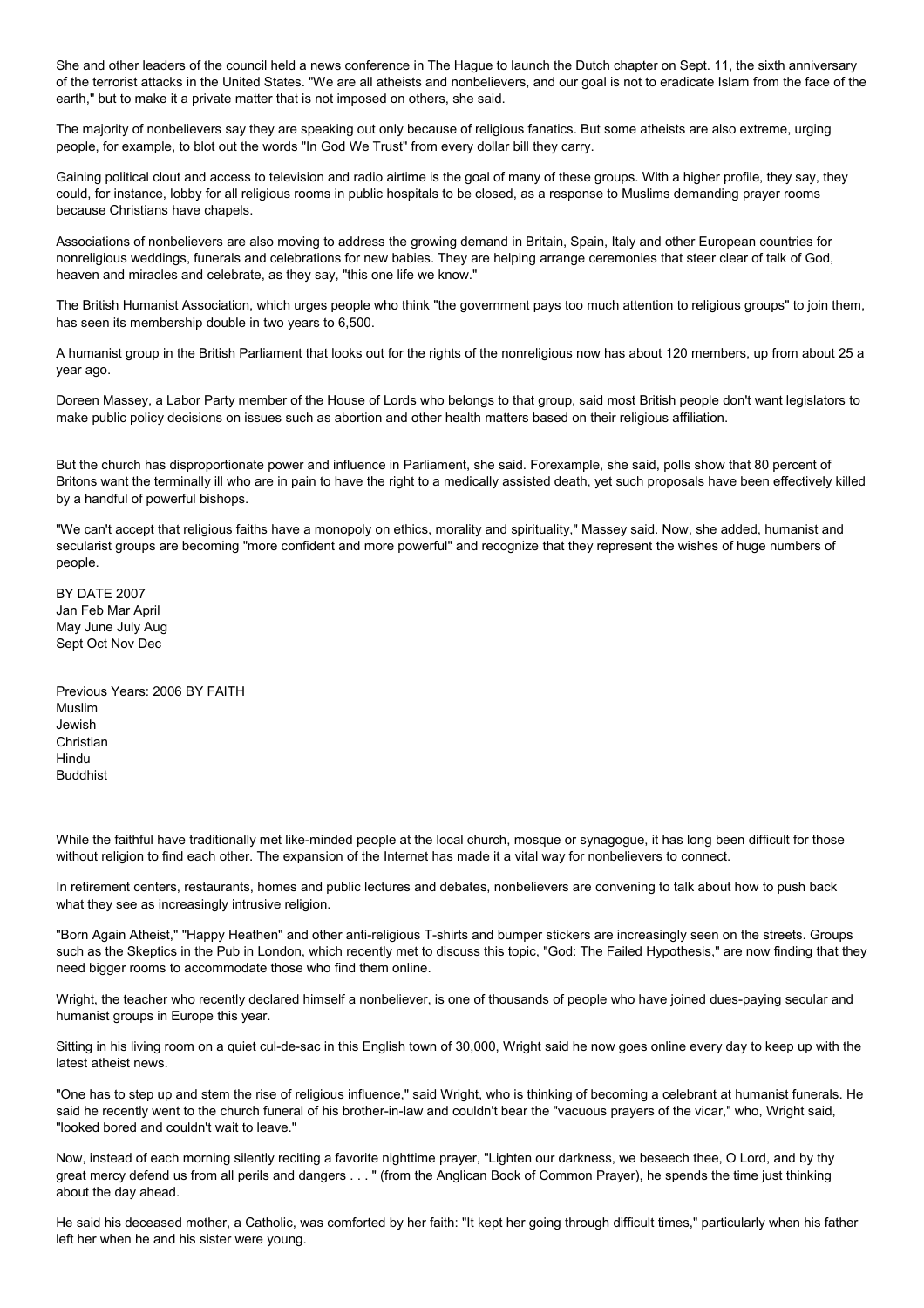"I really don't know how I will react if something really bad happens," he said. "But there is no going back. There is nothing to go back to."

Not believing in an afterlife, he said, "makes you think you have to make the most of this life. It's the now that matters. It also makes you feel a greater urgency of things that matter," such as halting global warming, and not just dismissing it as being "all in God's plan."

He called himself heartened that the National Secular Society, which he recently joined, is planning to open chapters at a dozen universities this fall. The rising presence of the nonreligious movement, he said, is "fantastic."

"It's a bit of opposition, isn't it?" he said. "Why should these religious groups hold so much

**POSTED BY: ANONYMOUS | SEPTEMBER 17, 2007 2:14 PM [REPORT OFFENSIVE COMMENT](mailto:blogs@washingtonpost.com?subject=On%20Faith%20Panelists%20Blog%20%20%7C%20%20Anonymous%20%20%7C%20%20Flow%20of%20Flesh,%20Reach%20of%20Spirit%20%20%7C%20%201392747&body=%0D%0D%0D%0D%0D================%0D?__mode=view%26_type=comment%26id=1392747%26blog_id=618)**

The enemy is religion,pure and simple.

Its impossible to live in a rational world rationally,when so many are brainwashed into believing in the existence of a heaven and a hell and a god, all of whom exist in some part of the natural world called the supernatural.

This is raging lunacy.Its our imaginations working overtime to make us feel good and comforted,and less scared of death.

God is an infantile dream,and an infantile attempt to make sense of existence;and it comes from the infancy of our species,when we were justified for believing utter nonsense.We didn't know any better back then.We know better now. God is just a celestial Teddy Bear for the ignorant and fearful.

**POSTED BY: NICHOLAS | SEPTEMBER 17, 2007 11:39 AM [REPORT OFFENSIVE COMMENT](mailto:blogs@washingtonpost.com?subject=On%20Faith%20Panelists%20Blog%20%20%7C%20%20Nicholas%20%20%7C%20%20Flow%20of%20Flesh,%20Reach%20of%20Spirit%20%20%7C%20%201392296&body=%0D%0D%0D%0D%0D================%0D?__mode=view%26_type=comment%26id=1392296%26blog_id=618)**

## R.T.STALLGISS:

Good exchange: you got my point. I got yours.

Of course you are correct that the Islamists aim to irritate us into violent responses which then they can use to "prove" that the West is upping the ante on its victimization of the Muslim world.

My response is DIRECT-CONFRONTATIONAL: (1) Use war-language (as in my first sentence and last paragraph: "...a religiopolitical war...."); (2) Represent the West as victim (the end of my first sentence: "not of our choosing."); (3) Emphasize that we prefer to fight the war with non-violent weapens (as in my last sentence, fight "as nonviolently as feasible"); and (4) Wedge between Islam & violent Islamism, in hope of alliance with the former against the latter (in my second sentence, this: "The enemy is not Islam....").

You criticize my nuanced, realistic, pro-nonviolent policy; but you make no counter-proposal. You leave me with the worry that you are nonparticipant, like the little old gentleman who said, "Don't vote, it only encouages them."

**POSTED BY: WILLIS E. ELLIOTT, PANELIST | SEPTEMBER 16, 2007 5:52 PM [REPORT OFFENSIVE COMMENT](mailto:blogs@washingtonpost.com?subject=On%20Faith%20Panelists%20Blog%20%20%7C%20%20Willis%20E.%20Elliott,%20panelist%20%20%7C%20%20Flow%20of%20Flesh,%20Reach%20of%20Spirit%20%20%7C%20%201389923&body=%0D%0D%0D%0D%0D================%0D?__mode=view%26_type=comment%26id=1389923%26blog_id=618)**

Excellent and thought provoking analysis! The idea of "flows" seems to adequately describe the most salient aspects of the historical situation and uses language that is scientific and sociological rather than religious.

There's one part of this essay that sets me to thinking... the last paragraph. It's hard for me to put my finger on, so let me ramble a bit and see if I can pin it down.

==============================

The Dawkinsians among us are keen on scientific conceptions of cooperation... such as those described in game theory. The "Tit-For-Tat" strategy is commonly seen as a simple but highly effective strategy, especially when dealing in a highly agressive defection environment. This is also known as "live and let live" in some circles.

When someone \*defects\*, it results in a death spiral of retaliatory defections that in some cases becomes a war of attrition... a contest of wherewithal, will and endurance. This sort of all-out war was the actual Cold War policy of "Mutually Assured Destruction" that guaranteed peace despite instilling fears of nuclear armageddon.

My contention is that it is this sort of war that the Islamists seek to start. It seems they have a "Tit for Tat with allies and slander" strategy as follows: (1) Enter a Tit-for-Tat equilibrium ecosystem (2) propagate an "alliance" within the ecosystem that commits allies to retaliate (jihad) against any individual who threatens any member of the alliance (3) Every once in a while (1 to 5% of the time), secretly slander another player (preferably a non-ally infidel kafir, but failing that, a dhimmi) and induce them to retaliate. (4) point to their (tit-for-tat inspired) retaliation and identify them as a violent defector that needs to be eliminated by the alliance. The alliance members then overwhelm the accused individual and eliminate him through mass agression.

==================

Ok, so I guess what I am trying to say is that the jihadi's WANT us to use the language of war. They want us to use the language of retaliation so they can quote our statements to their jihad alliance members and inspire their grand mass retaliation against the Great Satan.

You said "I loathe war, and daily pray the Lord's Prayer for the world's deliverance from it. But we cannot excuse ourselves from the Islamist war against the West. This religio-political war, launched by radical Muslims determined to advance their views by violence, must be fought, as nonviolently as feasible, by all who believe that violence is –everywhere and always—inimical to the "reach of spirit.""